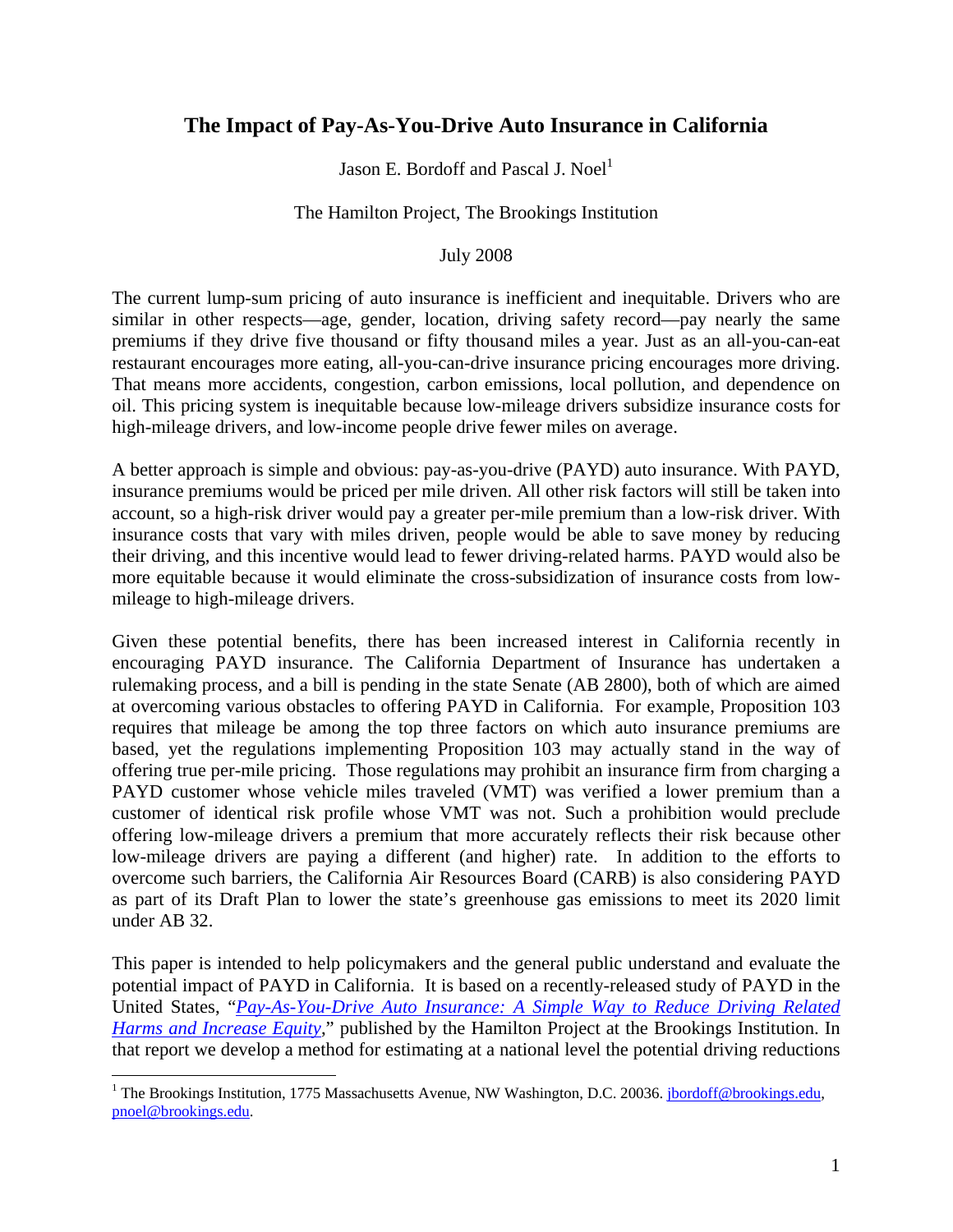from PAYD, the social benefits of those driving reductions, and the distributional impact of permile premiums. In this paper we present and expand on the results specifically for the state of California. We find that California drivers would especially benefit from a switch to PAYD auto insurance pricing.

## **1. Main Findings**

In California, we find that:

- PAYD would result in an 8 percent driving reduction from light-duty vehicles (cars, vans, pickup trucks, and sport utility vehicles). An 8 percent reduction would mean 24 billion fewer miles driven and 1.2 billion fewer gallons of gasoline consumed, based on 2006 data. Based on 2020 projections, the reduction in VMT would be 33 billion miles and the reduction in fuel consumption would be 1.3 billion gallons.
- Estimated gross annual social benefits from an 8 percent driving reduction total \$10.8 billion based on current driving levels, and \$21.1 billion based on 2020 projections. This is a benefit of \$414 and \$658 per vehicle, respectively. Most of these savings are from reduced accidents and congestion.
- The California state government would save \$54 million annually based on 2006 data and \$60 million annually based on 2020 projections due to reduced medical payments, reduced lost tax revenue from incapacitated or fatally injured workers, and reduced spending on emergency services.
- PAYD would generate 7 to 9 percent of the total  $CO<sub>2</sub>$  reductions needed to meet California's emissions targets for 2020. Annual  $CO<sub>2</sub>$  reductions would be 10.5 million metric tons (MMT) based on 2006 levels and 11.8 MMT based on 2020 projections, both of which would equal about 2 percent of total greenhouse gas (GHG) emissions in California. Total life-cycle, or well-to-wheel, reductions would be 13.4 MMT and 15 MMT, respectively, reductions of more than 2.5 percent of GHG emissions.
- Nearly two-thirds (64 percent) of households in California would have lower premiums under PAYD. The average savings for that group would be \$276 per vehicle per year (in 2007 dollars).
- Low-income drivers would benefit especially. Since they drive fewer miles on average than high-income drivers, they are more likely to save money with PAYD. Every household income group making less than \$47,500 (in 2001) saves on average. Even in higher income groups, a majority of households are better off. Indeed, a majority of households in every income group saves money on average.
- For every ethnicity, a majority of California households would save money with PAYD, contrary to the claims of some groups that PAYD would disproportionately impact certain ethnic groups.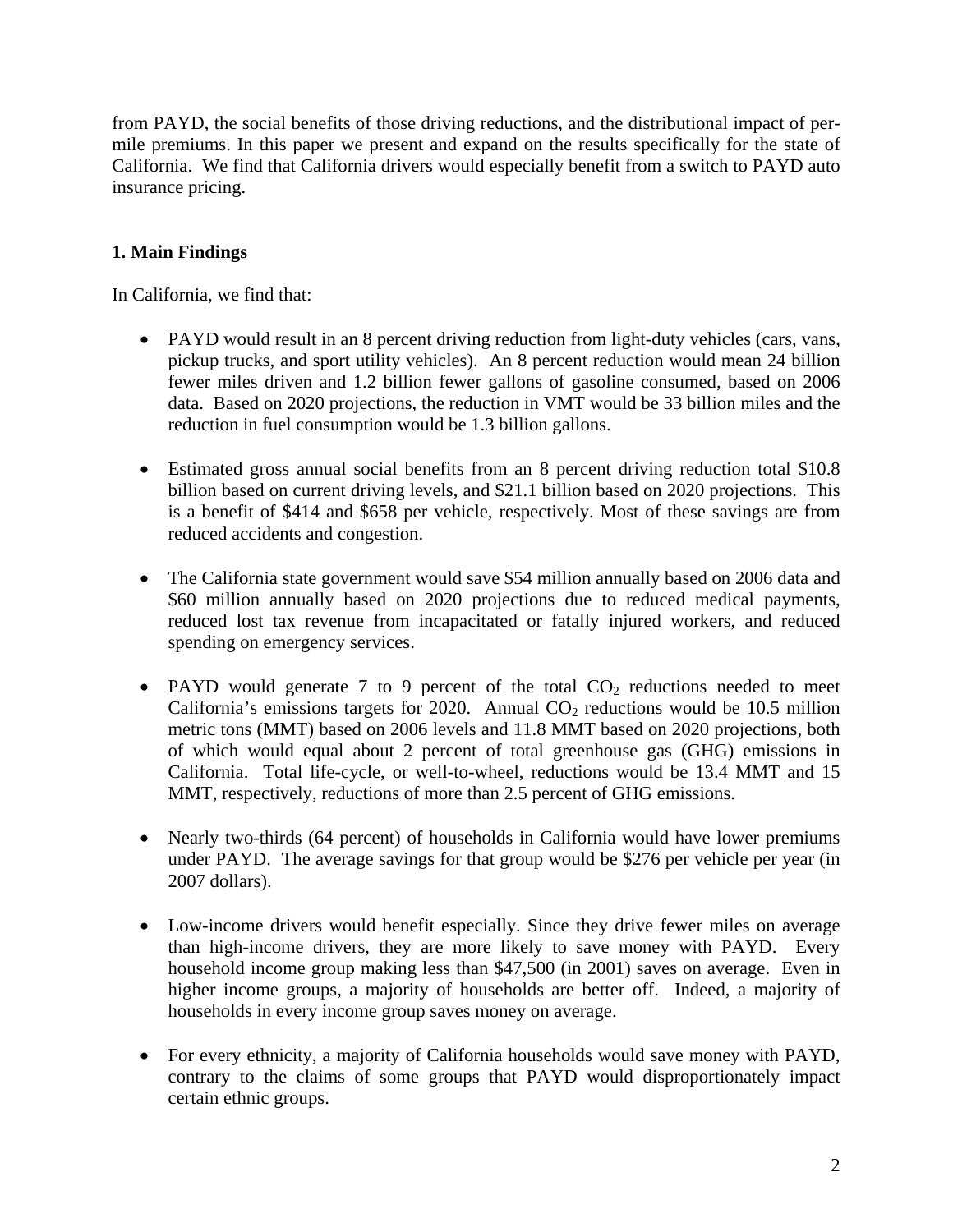• Because geography is a key risk-factor, a roughly equal proportion of rural (62.4 percent) and urban (64.2 percent) California households save money with PAYD.

## **2. Driving Reduction from PAYD**

As detailed in Bordoff and Noel (2008), we estimate a switch from lump-sum to per-mile premiums would reduce driving from light-duty vehicles in California by 8 percent in the longrun. This estimate is consistent with previous academic studies (Edlin 2003, Parry 2005) and limited real-world experience (Cambridge Systematics 2006, Progressive 2007). It is based on applying an average per-mile premium of 6.8 cents (calculated from NAIC [2007] and average mileage per vehicle in the 2001 National Household Transportation Survey [NHTS]) to each California vehicle sampled in the 2001 NHTS. We follow Parry (2005) in assuming per-mile premiums as high as a vehicle's per-mile fuel costs would reduce that vehicle's mileage by 15 percent in the long-run. $2$ 

An 8 percent reduction from light-duty vehicles would decrease driving by 24 billion miles and fuel consumption by 1.2 billion gallons based on 2006 levels (Table 1). Using projections from

| per-mile premium (cents)                                             |         | 6.8     |
|----------------------------------------------------------------------|---------|---------|
| estimated driving<br>reduction from light-duty<br>vehicles (percent) |         | 8       |
| Year                                                                 | 2006    | 2020    |
| Initial mileage from all<br>vehicles (millions)                      | 327,478 | 436,300 |
| Initial mileage from light-<br>duty vehicles, (millions)             | 301,280 | 415,600 |
| Driving reduction<br>(millions)                                      | 24,092  | 33,248  |
| Gallons of fuel saved<br>(millions)                                  | 1,195   | 1,338   |

## **TABLE 1 Basic Data for PAYD in California**

 $\overline{a}$ 

*Source:* Per-mile premium based on NAIC (2007) and average mileage per vehicle in California in the 2001 NHTS. Estimated driving reductions are authors' calculations. VMT in 2006 from U.S DOT (2006) and projected VMT in 2020 from California Energy Commission (2007). Fuel economy from California Energy Commission (2007).

<sup>&</sup>lt;sup>2</sup> We use the most recent fuel price data at the time of the analysis, which was for 2007, when gasoline averaged \$2.83 per gallon in California. If one assumes that gasoline remains at \$4 per gallon, a back-of-the-envelope calculation would reduce the driving reduction to about 7 percent. We use 2007 fuel prices because they are the latest comprehensive data available at the time of our analysis and because future oil prices are notoriously difficult to forecast, recent increases notwithstanding (Bordoff and Noel 2008).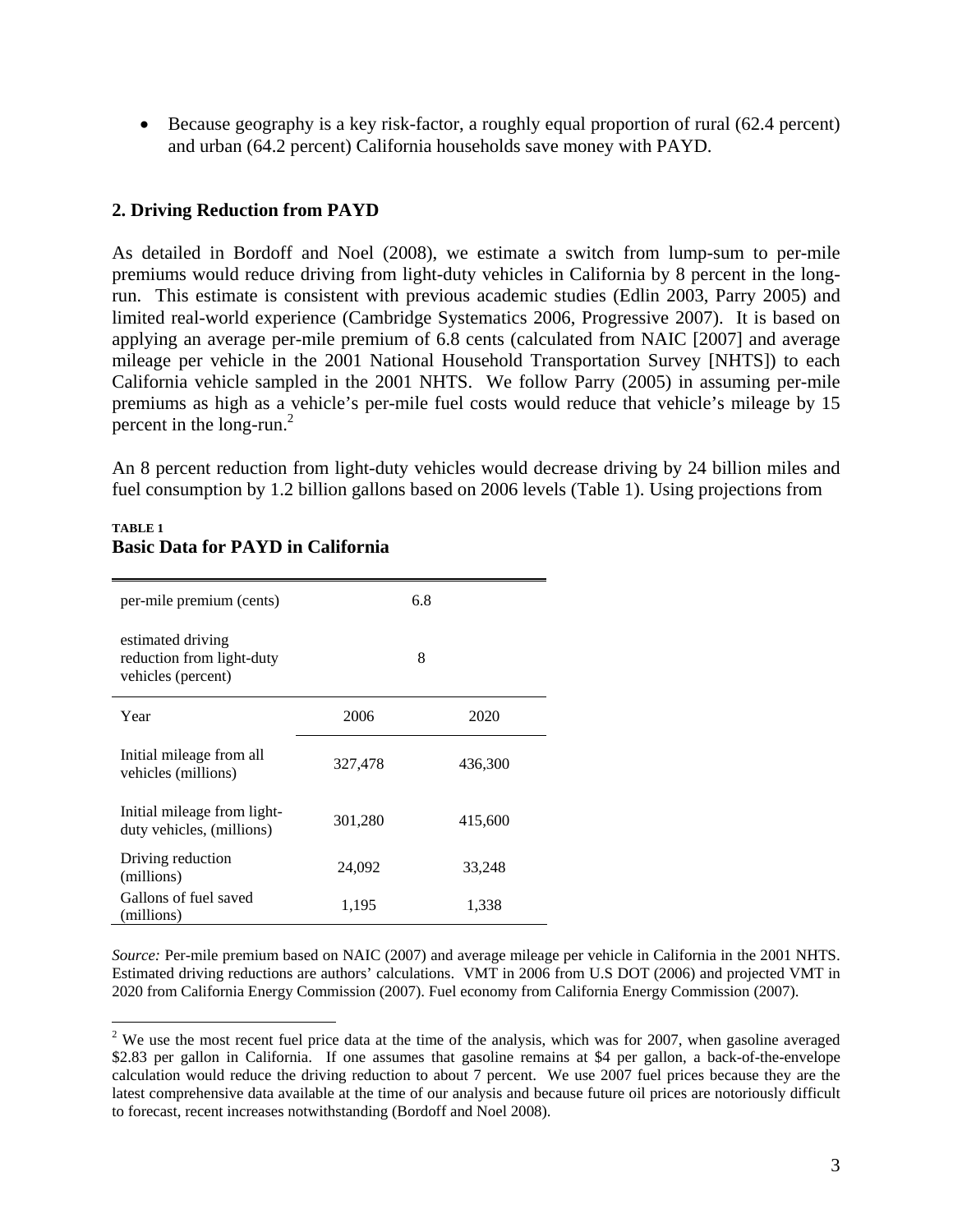the California Energy Commission, we find that an 8 percent reduction from light-duty vehicles would decrease driving by 33 billion miles and fuel consumption by 1.3 billion gallons in 2020.

The 8 percent driving reduction estimate assumes that all light-duty vehicles adopt PAYD. As we argue in Bordoff and Noel (2008), once true per-mile pricing is offered, it is expected to create a virtuous circle whereby most or even all auto insurance premiums eventually switch to PAYD. As we show in Section 4, a substantial quantity of low-mileage drivers would have a large financial incentive to switch to PAYD once it were offered. Removing these low-mileage drivers from traditional risk pools would drive up average accident costs and thus annual premiums for the higher mileage drivers remaining in traditional auto insurance risk pools. Those higher premiums would induce a few more drivers to decide that PAYD pricing would be cheaper for them, and this cycle would continue until nearly all drivers eventually switch to PAYD.

## **3. Statewide Benefits from an 8 Percent Driving Reduction**

We find that an 8 percent reduction in driving would generate gross social benefits of \$10.8 billion per year based on 2006 driving levels and \$21.1 billion per year based on 2020 projections (Table 2).<sup>3</sup> The benefits per vehicle are quite large, at \$414 per on-road vehicle in 2006 and \$658 per on-road vehicle in 2020.

In Bordoff and Noel (2008), we describe in detail our method for evaluating social benefits from reduced accidents, congestion, local pollution, carbon emissions, and oil dependence. Here we only provide a brief summary.

## *Individual auto insurance cost savings*

With PAYD, drivers are able to save money on auto insurance by driving less. Assuming a linear driving demand, the net benefit per mile for them equals half of the per-mile insurance premium that is saved (to account for the lost benefit of miles forgone), or an average of 3.4 cents per mile in California. Total savings from reduced individual insurance premiums are \$819 million based on 2006 driving levels and \$1.1 billion based on 2020 projections.

## *External auto insurance cost savings*

Each extra mile driven by any driver imposes a cost on all other drivers on the same road at the same time because they are now more likely to get into an accident. One way to measure this cost is to calculate how much all other drivers' insurance costs rise when any one driver decides to drive another mile. We use such a model developed by economists Aaron Edlin of UC Berkeley and Pinar Karaca-Mandic of the RAND Corporation (2006). At 31 cents per mile, California has the fourth-highest external accident cost in the nation (behind Hawaii, Washington, D.C. and New Jersey). To calculate the external cost in 2020, we use the mileage projections from the California Energy Commission and assume lane-miles continue to grow at their annual rate of the last four years, 0.45 percent per year. At this rate, the external accident

 $\overline{a}$ 

 $3$  All dollar figures in this paper are in 2007 dollars.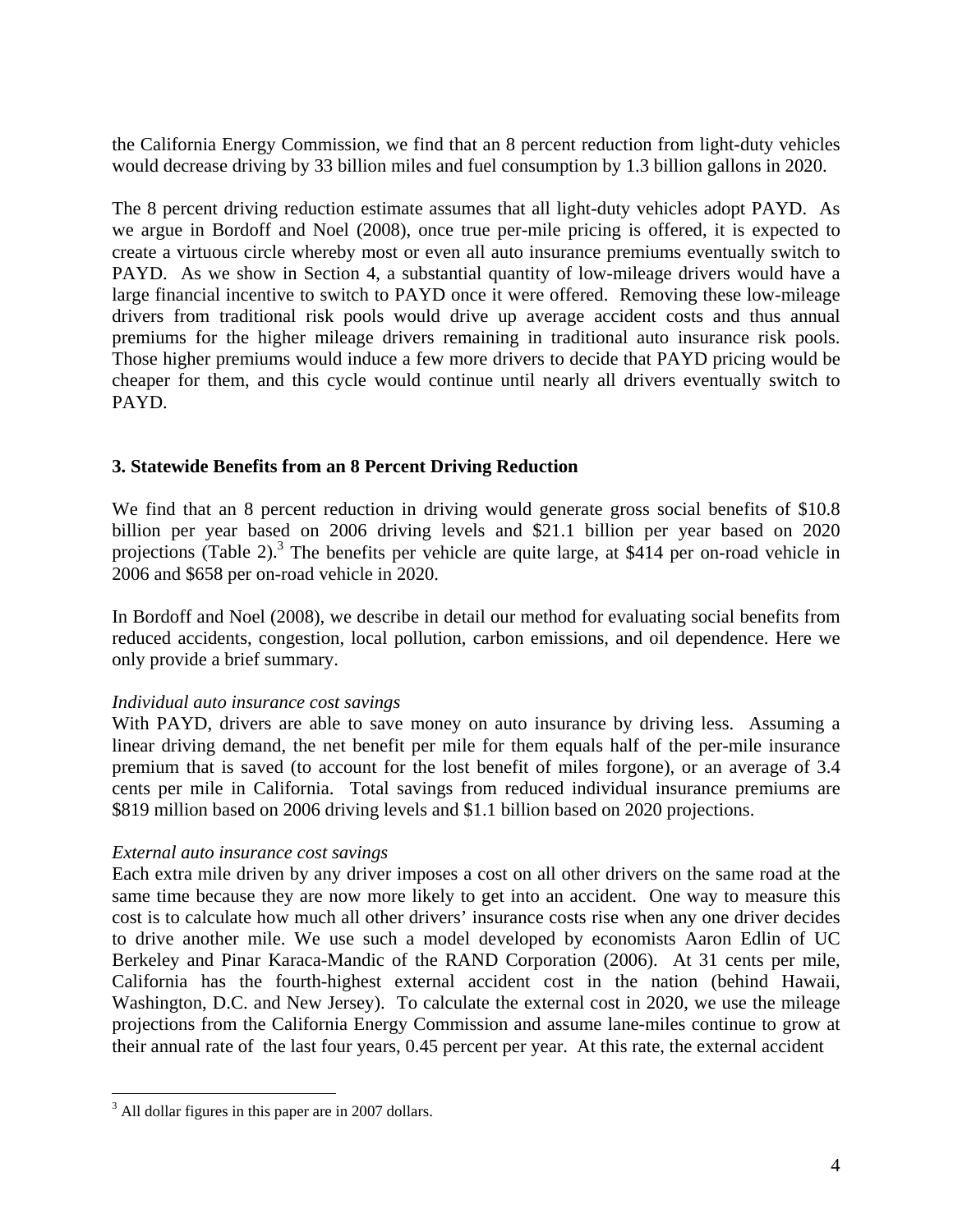|                                                                      |                                                                     | Benefits (2006)                     |                          | Benefits (2020)                     |                          |
|----------------------------------------------------------------------|---------------------------------------------------------------------|-------------------------------------|--------------------------|-------------------------------------|--------------------------|
| <b>Impact of PAYD</b>                                                | <b>Social values</b>                                                | <b>State total</b><br>(\$ millions) | Per vehicle<br>(dollars) | <b>State total</b><br>(\$ millions) | Per vehicle<br>(dollars) |
| <b>Reduced Accidents</b>                                             |                                                                     |                                     |                          |                                     |                          |
| Individual insurance cost<br>savings net of lost<br>driving benefits | 3.4 cents/mile                                                      | 819                                 | 31                       | 1,130                               | 35                       |
| External auto insurance<br>cost savings                              | 31 cents/mile in 2006,<br>53 cents/mile in 2020<br>(initial values) | 6,844                               | 262                      | 16,000                              | 499                      |
| Federal government<br>accident cost savings                          | N/A                                                                 | 128                                 | 5                        | 142                                 | $\overline{4}$           |
| State government<br>accident cost savings                            | N/A                                                                 | 54                                  | $\overline{c}$           | 60                                  | $\overline{c}$           |
| Other accident cost<br>savings <sup>1</sup>                          | N/A                                                                 | 289                                 | 11                       | 321                                 | 10                       |
| Reduced congestion                                                   | 6 cents/mile                                                        | 1,446                               | 55                       | 1,995                               | 62                       |
| Reduced local pollution                                              | 1.5 cents/mile                                                      | 361                                 | 14                       | 499                                 | 16                       |
| Reduced carbon emissions                                             | $$25 \text{ ton} / \text{CO}_2$$<br>(22 cents/gallon)               | 263                                 | 10                       | 294                                 | 9                        |
| Reduced oil dependence                                               | 50 cents/gallon                                                     | 598                                 | 23                       | 669                                 | 21                       |
| <b>Total gross benefits</b>                                          |                                                                     | 10,802                              | 414                      | 21,110                              | 658                      |

#### **TABLE 2 Estimated Gross Annual Benefits of Adopting PAYD Auto Insurance in California**

*Source*: Based on authors' estimated 8 percent driving reduction from light-duty vehicles. Initial VMT in 2006 from U.S DOT (2006) and projected VMT in 2020 from California Energy Commission (2007). Fuel economy and number of on-road vehicles from California Energy Commission (2007). Social values based on authors' calculations and Edlin and Karaca-Mandic (2006), National Highway Traffic Safety Administration (2002), Fischer and others (2007), Intergovernmental Panel on Climate Change (2007), Leiby (2007), Newbury (2005) and Delucchi and Murphy (2008).

*Notes:* Savings in 2007 dollars.

 $\overline{a}$ 

1. Other accident cost savings include reduced accident-related traffic delay, medical costs accruing to accident victims and their private medical insurance companies, and lost wages and household productivity incurred by accident victims who are incapacitated or fatally injured.

cost rises sharply in 2020 to 53 cents per mile.<sup>4</sup> At these rates, the social benefits from reduced external auto insurance costs total \$6.8 billion at 2006 levels and \$16 billion based on 2020 projections.5

<sup>&</sup>lt;sup>4</sup> The external accident cost is a function of traffic density, which is defined as annual vehicle miles traveled divided by lane miles in the state. Higher traffic density increases the probability of any car having an accident. Edlin and Karaca-Mandic (2006) find a significant positive relationship between density and external accident costs.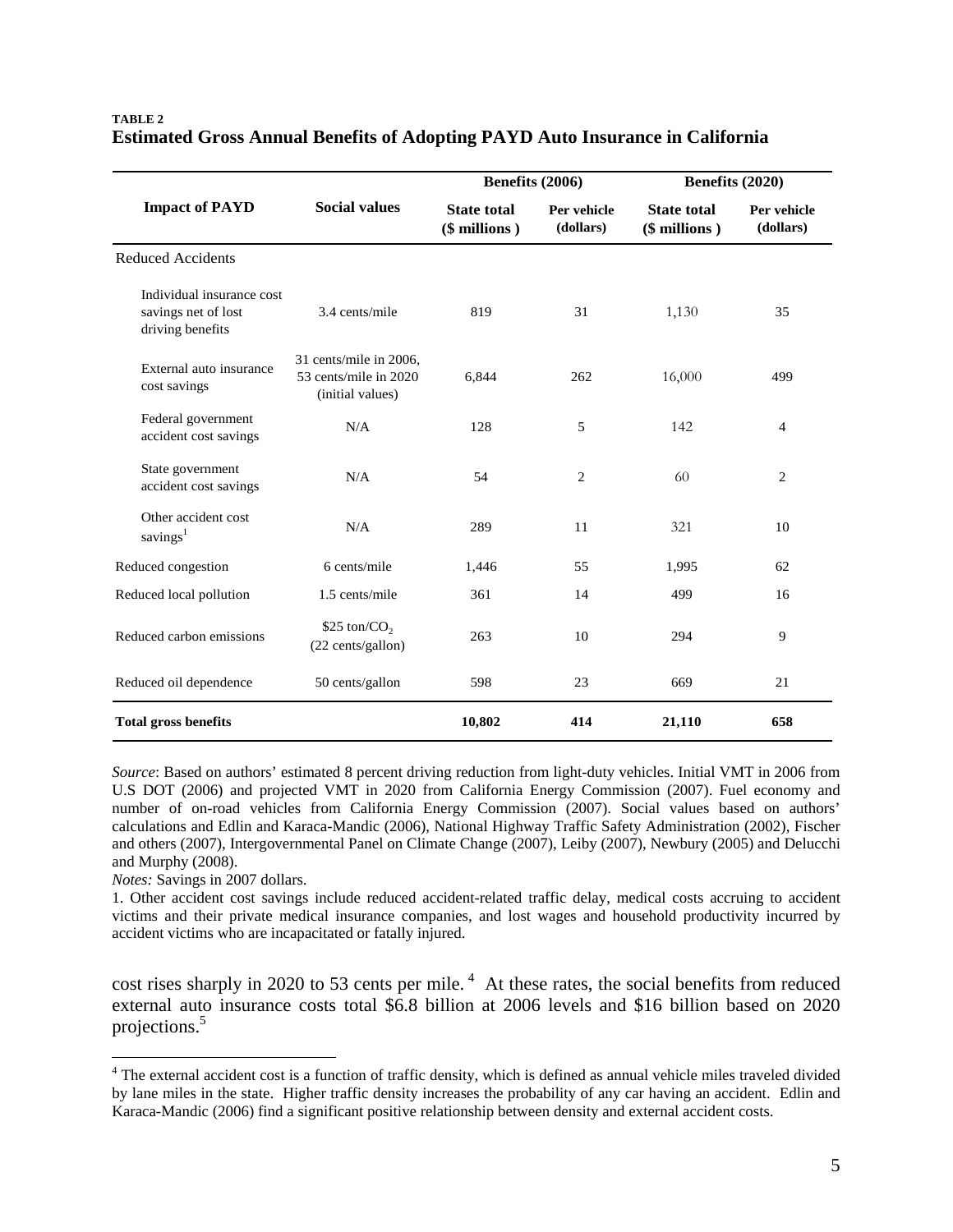#### *Government accident cost savings*

The state and federal governments also save money from reduced accidents due to lower medical payments through Medicare and Medicaid, less lost tax revenue from incapacitated or fatally injured workers, and less emergency services for responding to crashes. Based on California's share of these costs as reported in National Highway Traffic Safety Administration (NHTSA 2002), we estimate California would save \$54 million based on 2006 levels and \$60 million based on 2020 projections. The federal government also would save \$128 million and \$142 million in 2006 and 2020, respectively, if California implemented PAYD.

#### *Other accident cost savings*

All drivers (those not responsible for the crashes) benefit in other ways from reduced accidents. They save medical costs paid for out of their own savings or through private insurance plans such as Blue Cross-Blue Shield, HMOs, commercial insurance policies, or worker's compensation; they save lost wages and household productivity declines due to injury or death; and they save time lost in traffic due to accidents (which is estimated separately from delays caused by high traffic volumes discussed below). California's share of these savings from an 8 percent reduction, again based on NHTSA (2002), totals \$289 million based on 2006 levels and \$321 million based on 2020 projections.

In terms of lives saved and injuries avoided from reduced accidents, the impact of PAYD could be substantial. Based on data from the Fatality Analysis Reporting System (FARS) and NHTSA (2002), we estimate an 8 percent reduction in driving from 2006 levels would save 337 lives and avoid 31,586 injuries (Table 3). Extrapolating declining historical fatality and injury rates from these studies out to 2020, we estimate an 8 percent reduction in driving in that year would save 366 lives and would avoid 21,835 injuries. (Fatalities avoided are higher in 2020 than in 2006 because VMT is projected to rise faster than the fatality rate per VMT falls, whereas injuries avoided are lower in 2020 than in 2006 because VMT is projected to rise slower than the injury rate per VMT is falling). The economic benefit from lives saved and injuries avoided are already included in the above accident savings figures.

#### **TABLE 3 Reduced Fatalities and Injuries from PAYD in California**

|                              | Year   |        |  |
|------------------------------|--------|--------|--|
|                              | 2006   | 2020   |  |
| Estimated fatalities avoided | 337    | 366    |  |
| Estimated injuries avoided   | 31,586 | 21,835 |  |

*Source*: Authors' calculations based on accident rates from the Fatality Analysis Reporting System and NHTSA (2002).

 $\frac{1}{5}$ <sup>5</sup> These figures account for the fact that external accident costs fall as driving falls (Bordoff and Noel 2008).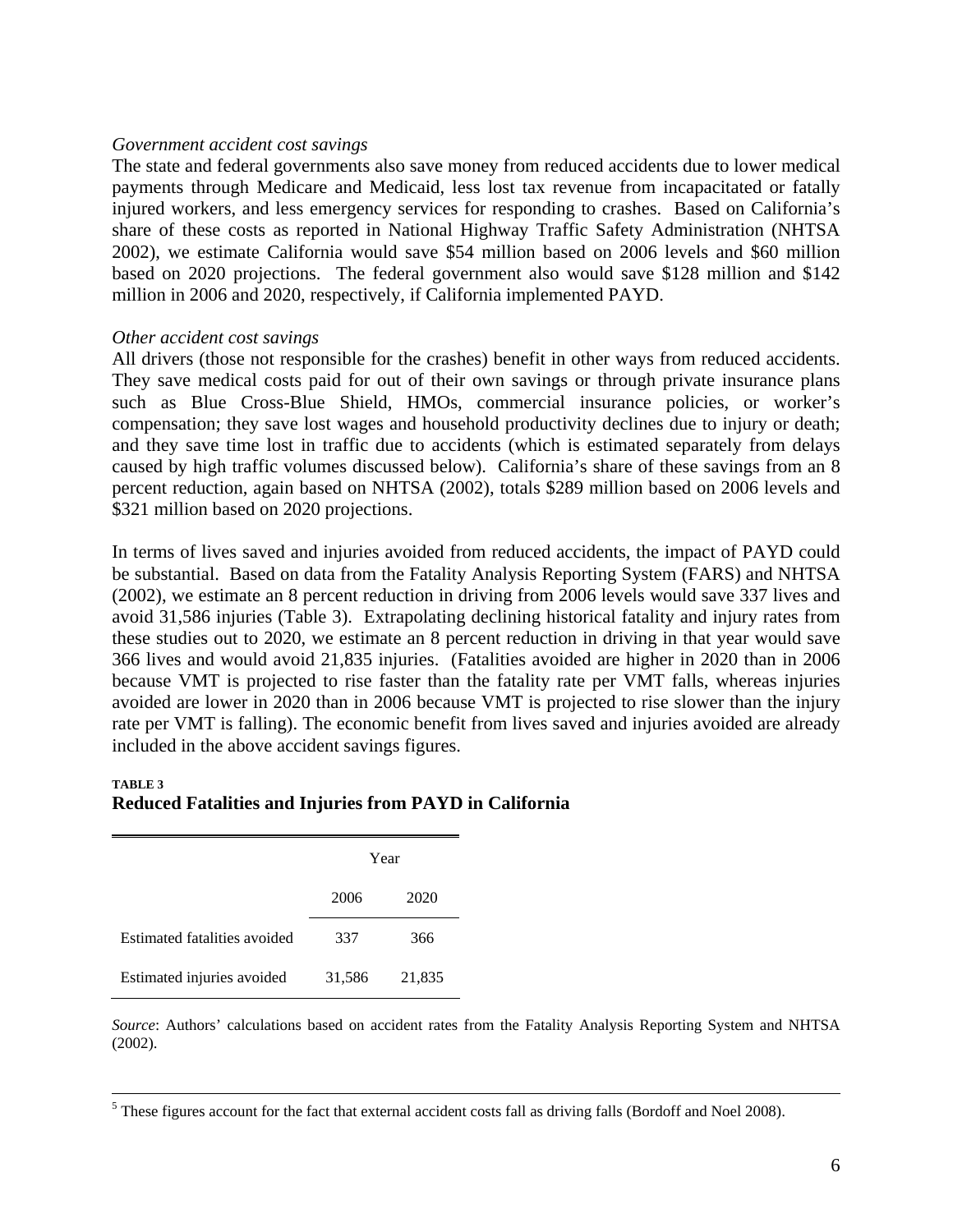#### *Reduced congestion*

In addition to accident costs, drivers also impose congestion costs on all other drivers who are on the same road at the same time. Congestion costs vary with traffic density, time of day, and the value of drivers' time. Unfortunately, a disaggregated model of congestion in California is not available at this time, so we follow the national estimate of Fischer and others (2007) at Resources for the Future and use 6 cents per mile for all driving on all roads at any time of day. Based on that estimate, an 8 percent driving reduction saves drivers \$1.4 billion in travel delays based on 2006 driving levels and \$2 billion based on 2020 projections. Table 4 shows the benefits for the 15 largest urban areas, based on VMT figures from the U.S. Department of Transportation's *Highway Statistics* (2006).

**TABLE 4** 

| City                              | <b>Annual VMT</b><br>(2006) | <b>Estimated VMT</b><br>from light-duty<br>vehicles | Estimated<br>driving<br>reduction | Savings from reduced<br>congestion (\$ millions) |
|-----------------------------------|-----------------------------|-----------------------------------------------------|-----------------------------------|--------------------------------------------------|
| Los Angeles-Long Beach-Santa Ana  | 101,669,290                 | 93,535,747                                          | 7,482,860                         | 449                                              |
| San Francisco-Oakland             | 25,378,815                  | 23,348,510                                          | 1,867,881                         | 112                                              |
| San Diego                         | 24,900,300                  | 22,908,276                                          | 1,832,662                         | 110                                              |
| Riverside-San Bernardino          | 15,930,425                  | 14,655,991                                          | 1,172,479                         | 70                                               |
| Sacramento                        | 12,473,510                  | 11,475,629                                          | 918,050                           | 55                                               |
| San Jose                          | 13,550,260                  | 12,466,239                                          | 997,299                           | 60                                               |
| Concord                           | 5,416,600                   | 4,983,272                                           | 398,662                           | 24                                               |
| Lancaster-Palmdale                | 1,637,755                   | 1,506,735                                           | 120,539                           | 7                                                |
| Mission Viejo                     | 4,340,580                   | 3,993,334                                           | 319,467                           | 19                                               |
| Fresno                            | 4,646,450                   | 4,274,734                                           | 341,979                           | 21                                               |
| Santa Clarita                     | 257,325                     | 236,739                                             | 18,939                            | 1                                                |
| Indio-Cathedral City-Palm Springs | 2,442,580                   | 2,247,174                                           | 179,774                           | 11                                               |
| Bakersfield                       | 2,981,685                   | 2,743,150                                           | 219,452                           | 13                                               |
| Temecula--Murrieta                | 2,525,070                   | 2,323,064                                           | 185,845                           | 11                                               |
| Victorville-Hesperia-Apple Valley | 1,915,885                   | 1,762,614                                           | 141,009                           | 8                                                |
| Subtotal major urban areas        | 220,066,530                 | 202,461,208                                         | 16,196,897                        | 972                                              |
| All other VMT                     | 107,411,470                 | 98,818,792                                          | 7,905,503                         | 474                                              |
| <b>Total</b>                      | 327,478,000                 | 301,280,000                                         | 24,102,400                        | 1,446                                            |

## **Annual Congestion Savings from PAYD in California**

*Source:* Authors' calculations based on an 8 percent driving reduction, initial VMT in U.S. DOT (2006), and 6 cents per mile external congestion cost (Fischer et al. 2007).

*Note:* This analysis assumes the external congestion cost is the same in rural as in urban areas. In reality, congestion costs are likely to be higher in urban areas and lower in rural areas, so that the benefit reported for each urban area here is likely an underestimate while the benefit for "all other VMT" is likely an overestimate. The aggregate \$1.4 billion benefit should be accurate though, according to Fisher and others (2007).

## *Reduced local pollution*

Vehicles burning gasoline emit nitrogen oxides  $(NO_x)$  and hydrocarbons  $(HC)$  into the air. These create smog, which contaminates the air Californians breathe and contributes to various health problems. We follow Fisher and others (2007) and assume an external local pollution cost of 1.5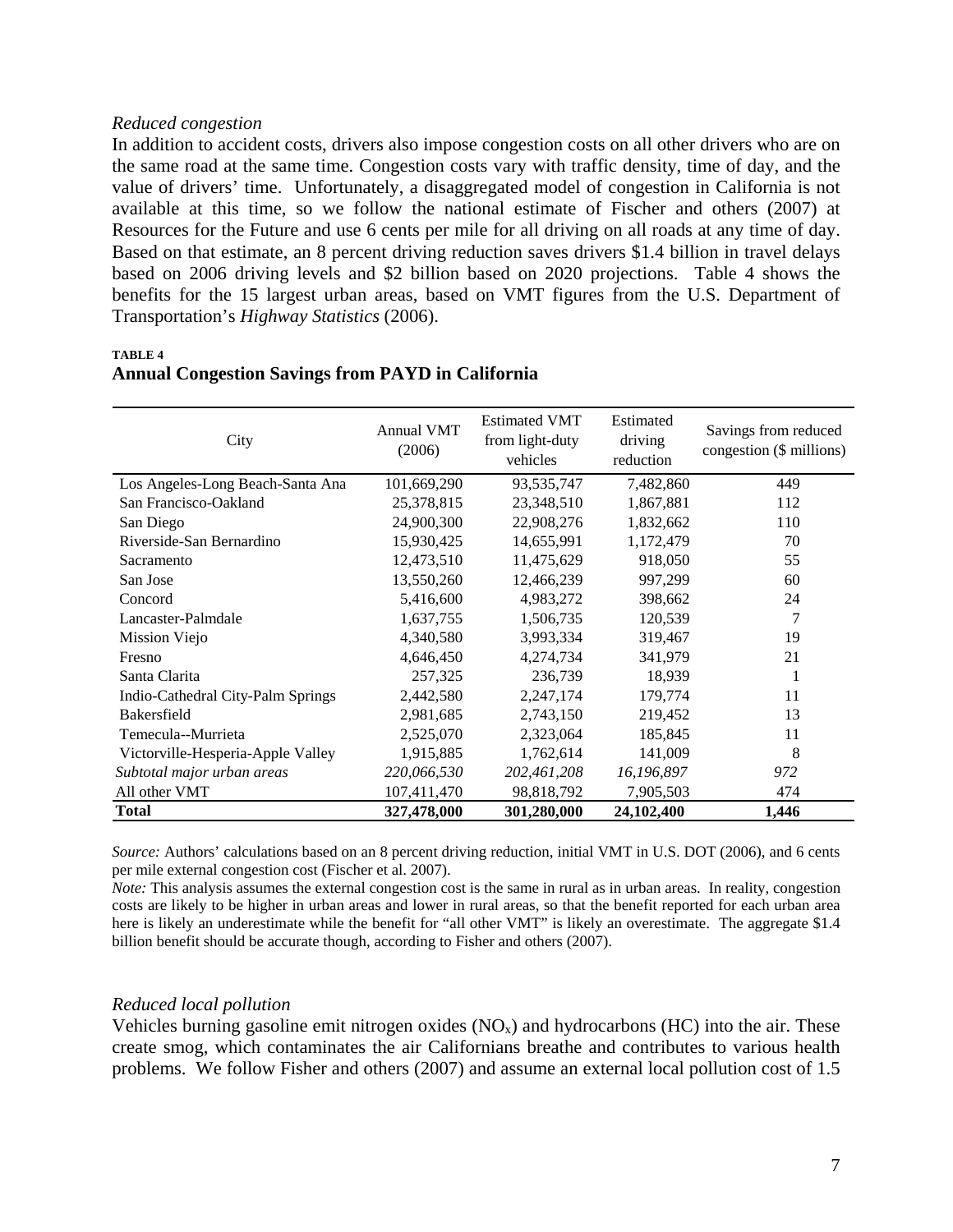cents per mile. At that rate, an 8 percent driving reduction saves \$361 million based on 2006 levels and \$499 million based on 2020 projections.

## *Reduced CO2 emissions*

PAYD would have a significant impact on reducing  $CO<sub>2</sub>$  emissions in the transportation sector in California. Using the traditional figure for  $CO<sub>2</sub>$  emissions per gallon of fuel burned (0.0088) metric tons), we find that an 8 percent reduction in driving would reduce  $CO<sub>2</sub>$  emissions by 10.5 MMT based on 2006 levels and 11.8 MMT based on 2020 projections. The 2006 reductions are equivalent to 2.15 percent of California's total greenhouse gas (GHG) emissions (in 2004, the latest year for which that data is available), and the projected reductions for 2020 are equivalent to almost 2 percent of California's projected business as usual emissions in 2020. We also report life-cycle, or well-to-wheel, emissions reductions (Table 5). These include the  $CO<sub>2</sub>$  emitted in drilling, transporting, refining, and blending. Based on Brinkman, Wang, Weber, and Darlington (2005), we estimate well-to-wheel emissions from gasoline burned in light-duty vehicles at 0.0112 tons per gallon. At this rate, an 8 percent fall in driving would reduce  $CO_2$  emissions by 13.4 MMT based on 2006 levels and 15 MMT based on 2020 projections. These reductions are 2.74 percent and 2.52 percent of 2004 and 2020 emissions levels, respectively.

#### **TABLE 5 Estimated Annual CO2 Reductions from PAYD in California**

|                                            | Year       |                                                |            |                                                    |
|--------------------------------------------|------------|------------------------------------------------|------------|----------------------------------------------------|
|                                            | 2006       |                                                |            | 2020                                               |
|                                            | <b>MMT</b> | As a percent of total<br>GHG emissions in 2004 | <b>MMT</b> | As a percent of projected<br>GHG emissions in 2020 |
| Direct $CO2$ emission reductions           | 10.52      | 2.15%                                          | 11.78      | 1.98%                                              |
| Well-to-wheel $CO2$ emission<br>reductions | 13.38      | 2.74%                                          | 14.99      | 2.52%                                              |

*Source*: Projected reductions are authors' calculations. Well-to-wheel emissions based on Brinkman and others (2005). Greenhouse gas (GHG) emissions in 2004 and projections for 2020 are from the California Air Resource Board.

If PAYD were universally adopted by 2020, it would generate 7 to 9 percent of the total 169 MMT of  $CO<sub>2</sub>$  reductions needed to meet California's emissions targets for 2020. The impact of PAYD thus would be comparable to the 'Low Carbon Fuel Standard' evaluated in CARB (2008) and greater than all the recommended Goods Movement, Vehicle Efficiency, and Heavy/Medium Duty Vehicle measures combined.

It is difficult to estimate the external cost of climate change from  $CO<sub>2</sub>$  emissions. Based mainly on the Intergovernmental Panel on Climate Change (2007) and on Metcalf (2007) and Stavins (2007) we use a central estimate of \$25 per ton of  $CO<sub>2</sub>$ . At this rate, social savings from  $CO<sub>2</sub>$ reductions in California from PAYD total \$263 million based on 2006 levels and \$294 million based on 2020 projections.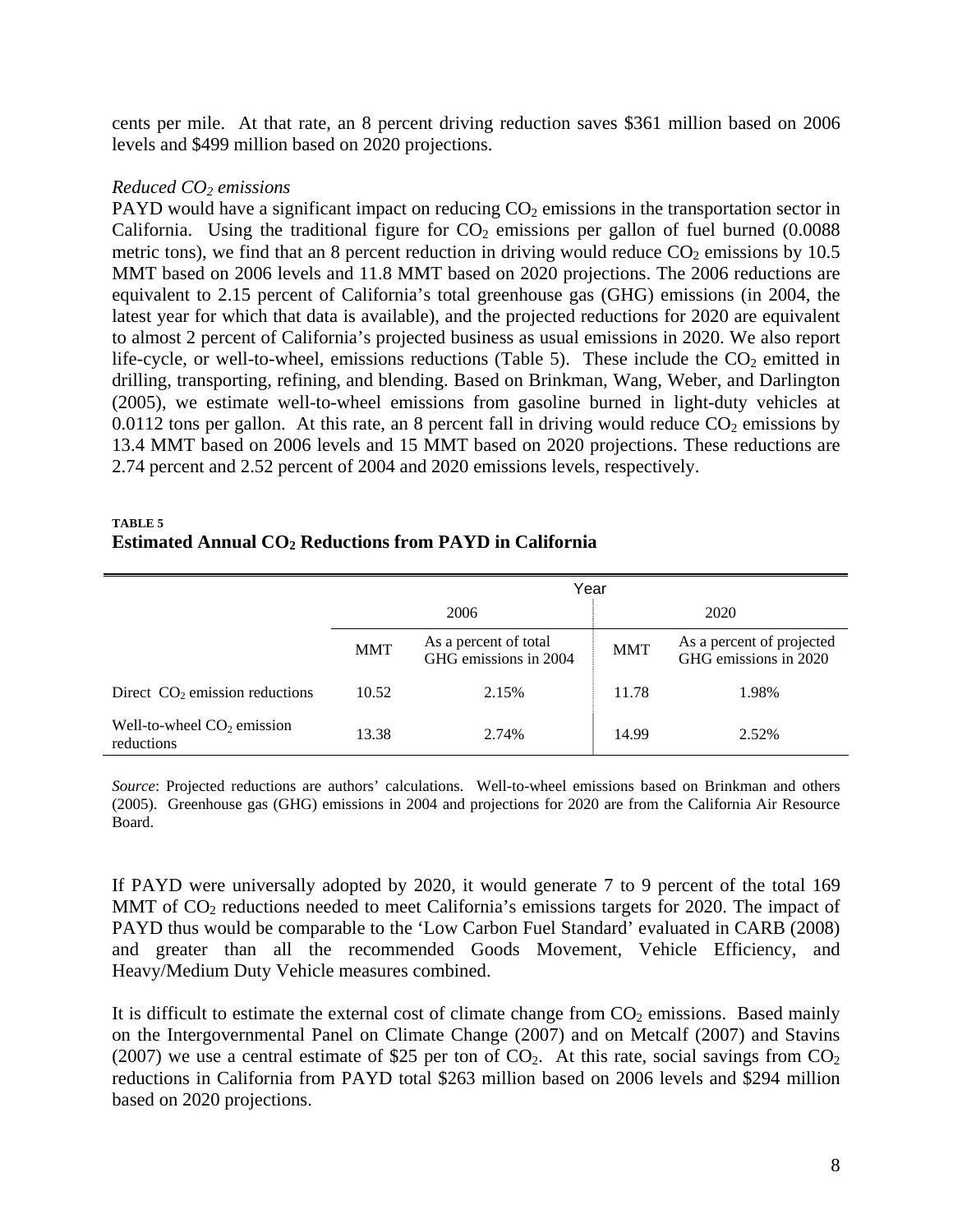#### *Reduced oil dependence*

Finally, reducing driving by 8 percent would reduce fuel (mostly gasoline) consumption by 1.2 billion gallons based on 2006 levels and 1.3 billion gallons based on 2020 levels. This reduced oil consumption would have national and economic security benefits. Based on studies by Leiby (2007), Newbury (2005), and Delucchi and Murphy (2008), we take a central estimate of 50 cents per gallon for the external cost of oil dependence. At this rate an 8 percent driving reduction in California would save \$598 million based on 2006 levels and \$669 million based on 2020 projections.

## *Total benefits*

As mentioned, total statewide annual gross social benefits come to \$10.8 billion based on 2006 levels and \$21.1 billion based on 2020 projections. California's benefits from switching to PAYD are 18 percent of the national benefits that we estimate would accrue if all states switched (Bordoff and Noel 2008). California thus disproportionately benefits from PAYD, given that it only accounts for 11 percent of the nation's VMT and 11 percent of the expected driving reductions from PAYD. PAYD is so beneficial in California because it has such a high traffic density that accident cost savings from reduced mileage are substantial.

## *Costs*

There would be some cost for PAYD because insurers would need to monitor miles driven, but estimating this cost is difficult due to the various different methods of monitoring mileage and the uncertain cost of each method. Simple odometer readings performed by accredited safety and emissions inspectors would be relatively cheap and simple. As detailed in Bordoff and Noel (2008), another possibility is use of an electronic device that would record and transmit mileage data. Other methods also exist. Given the uncertainties we do not endeavor to predict costs. But even taking a high-end cost estimate, the benefits would be substantial. For example, if we assume a monitoring cost of \$40 per vehicle per year (which would be the annual cost if a telematic device were \$100, consumers replaced them every five years, and it cost \$20 per year for wireless transmission of data), the annual net benefits of PAYD would still be \$9.8 billion based on 2006 levels and \$19.8 billion based on 2020 projections.

## **4. Distributional Impact of PAYD**

In Bordoff and Noel (2008) we describe in detail our method for evaluating the distributional impact of PAYD. Table 6 presents the broad result from this analysis for households in California. Almost two-thirds of all households would save money from PAYD, with the average savings for those households that save totaling \$276 per vehicle, which is 29 percent of current auto insurance premiums.<sup>6</sup> These savings come from two sources. First, they come from the elimination of the current subsidy from low-mileage to high-mileage drivers. Eliminating this cross-subsidization has the biggest impact on premiums, resulting in a savings of \$259 per vehicle for the average low-mileage household and an extra expense of \$441 per vehicle for the average high-mileage household. Second, all drivers would be able to save money by driving

<sup>&</sup>lt;sup>6</sup> The 29 percent figure includes comprehensive premiums, which are not included in the per-mile premium because comprehensive risk does not vary with mileage.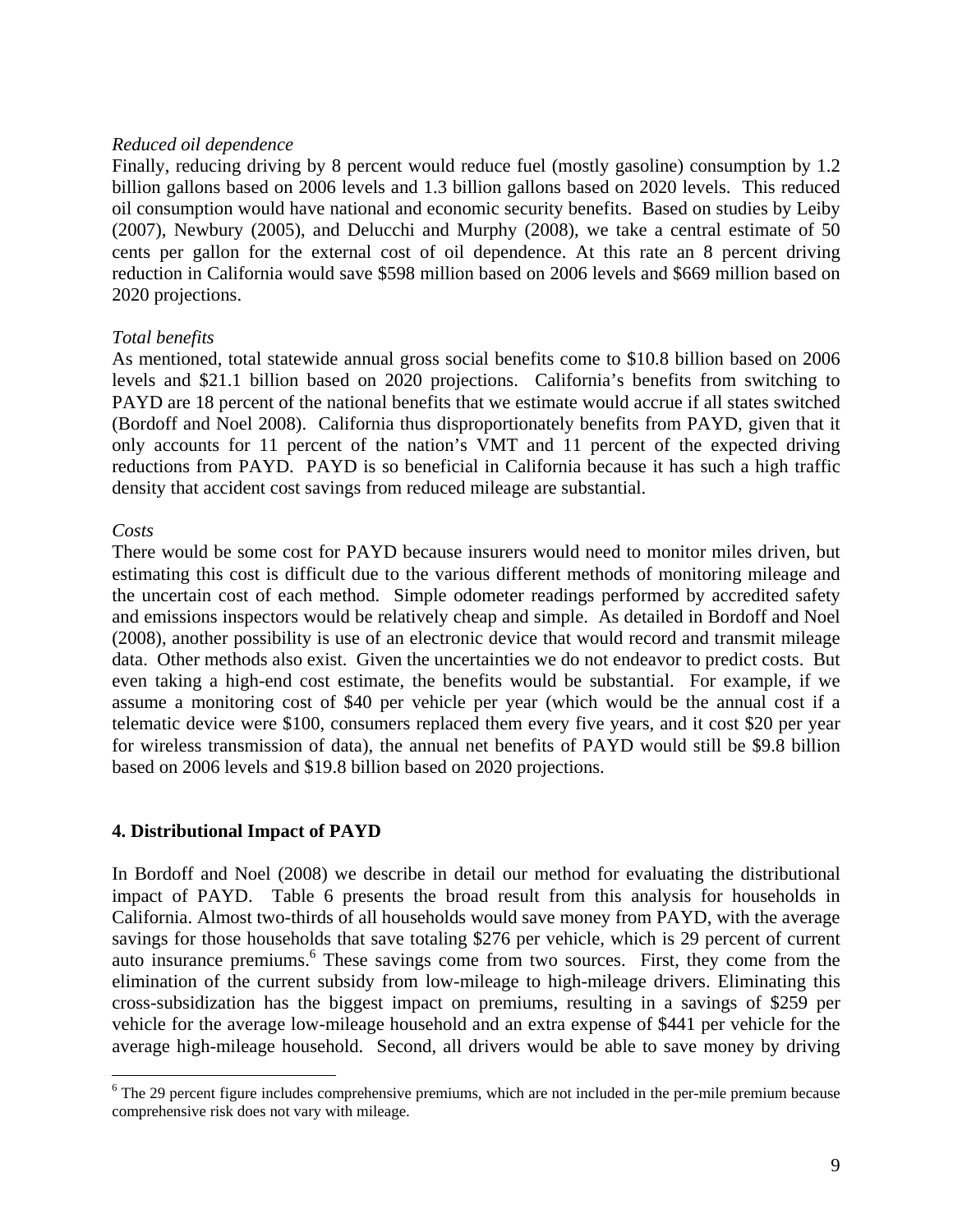less. Drivers in low-mileage households would save on average \$18 per vehicle, and drivers in high-mileage households would save on average \$48 per vehicle.

| TABLE 6                                          |  |  |  |
|--------------------------------------------------|--|--|--|
| <b>Insurance Savings from PAYD in California</b> |  |  |  |

|                                                                                                           | 64 percent of households save money | 36 percent of households pay more |
|-----------------------------------------------------------------------------------------------------------|-------------------------------------|-----------------------------------|
| Average change in insurance premium per<br>household                                                      | $-$ \$500                           | \$746                             |
| Average change in insurance premium per<br>vehicle                                                        | $-$ \$276                           | \$393                             |
| Change in premium per vehicle from<br>elimination of transfer from low<br>mileage to high mileage drivers | $- $18$                             | -\$48                             |
| Change in premium per vehicle from<br>reduced mileage, net of lost driving<br>benefits                    | $-$ \$259                           | \$441                             |
| Change in premium as a percent of annual<br>insurance premium (including<br>comprehensive coverage)       | $-29%$                              | 41%                               |

*Source:* Authors' calculations. Average annual insurance premiums from National Association of Insurance Commissioners (2007).

*Note*: Numbers may not add up due to rounding.

The high proportion of drivers that would pay less under PAYD reflects the fact that a minority of drivers are responsible for the majority of miles driven. As Figure 1 shows, the top 20 percent of drivers in California are responsible for 46 percent of all miles driven. Currently, the majority of low-mileage drivers are subsidizing insurance costs for the minority of high-mileage drivers. PAYD remedies this problem by effecting a transfer from high-mileage to low-mileage drivers.

Low-income drivers will especially benefit, on average, because they tend to drive less than high-income drivers, as Figure 2 shows. Figure 3 breaks down the accident cost and transfer savings by income group reported in the 2001 NHTS. As the figure shows, every household income group in California making less than \$47,500 (in 2001) saves on average. This is especially significant because their savings make up a far greater proportion of their incomes, whereas the losses for the high-income groups who lose on average are virtually insignificant, as the line in Figure 3 shows. Figure 3 should not be construed as implying that most high-income drivers are worse off, however. Since a minority of drivers do most of the driving even among those with higher incomes, Figure 4 shows that a majority of drivers in each income group saves money with PAYD.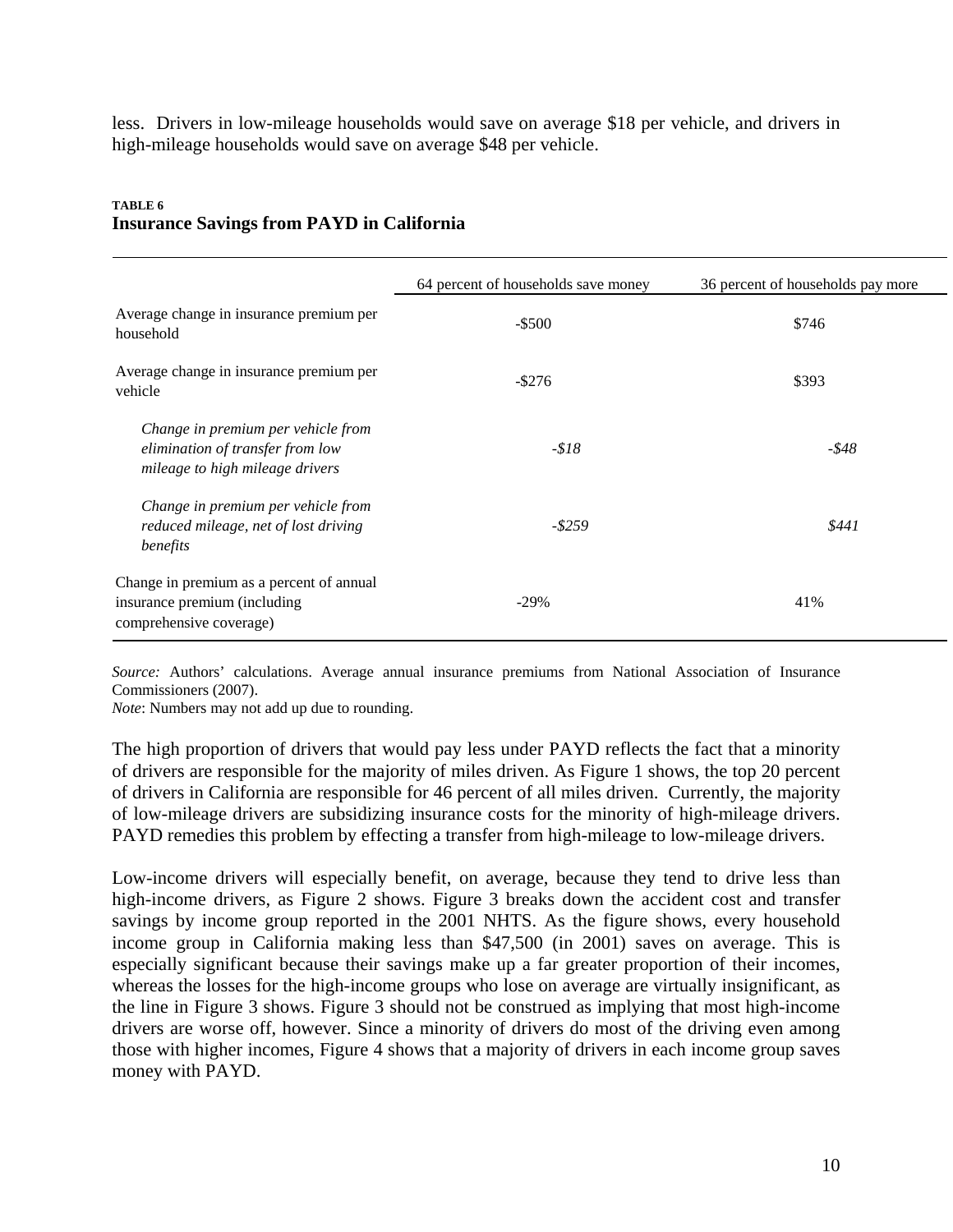**FIGURE 1 Distribution of Driving in California, by Mileage Decile** 



*Source:* Authors' calculations based on data in the 2001 National Household Transportation Survey.

Some have argued that PAYD might have disproportionate impacts on households of different races, but we find that for every ethnicity, a similar proportion of households would save money with PAYD (Figure 5).

Similarly, some worry that PAYD would disadvantage drivers in rural communities who drive more miles on average. But since geography is a key rating factor in setting premiums, rural drivers will still save if they drive fewer miles than the average driver in their area in their same risk category. As a result, we find similar proportions of urban and rural households would save money with PAYD (Table 7).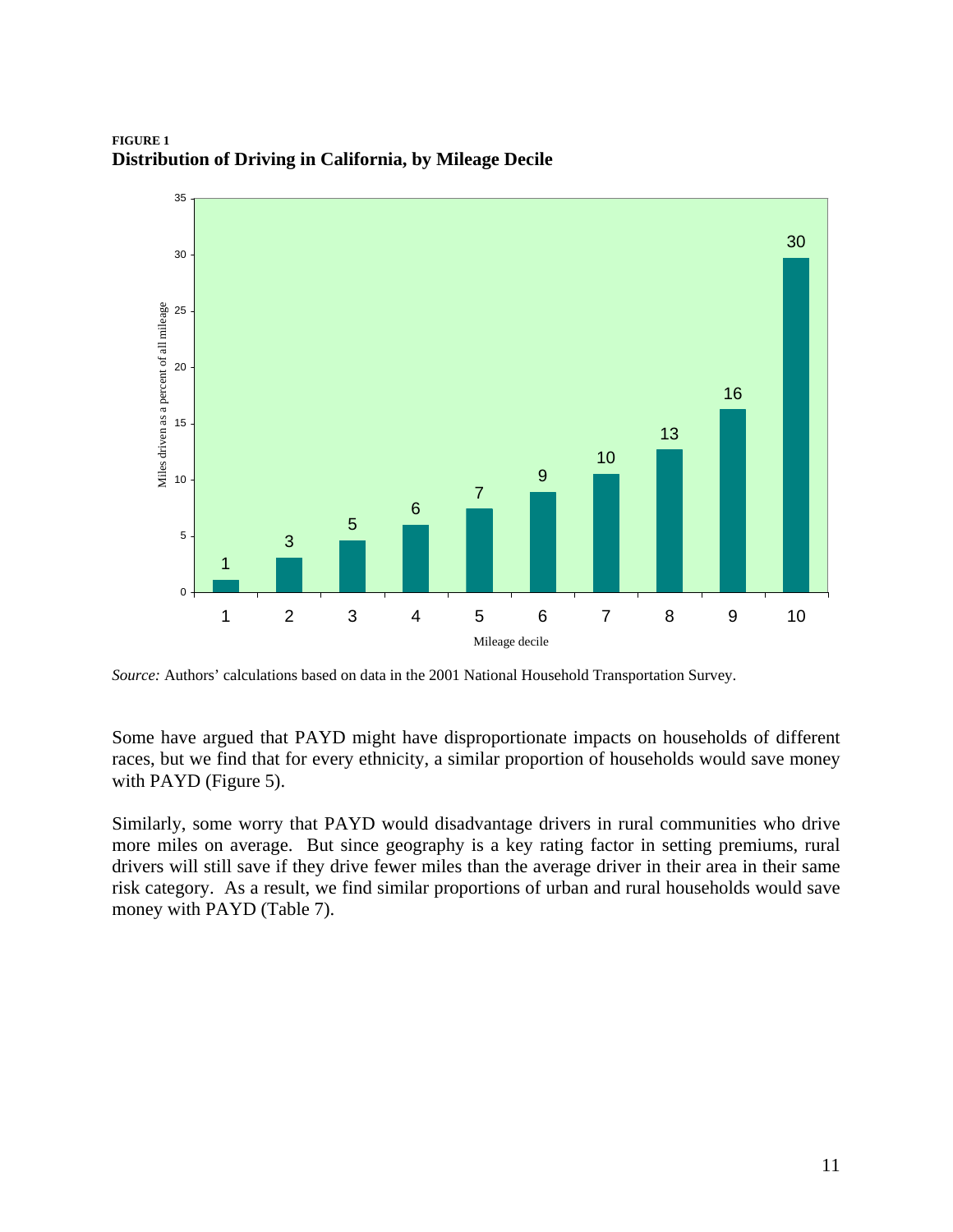



*Source:* Authors' calculations based on data from the 2001 National Household Transportation Survey.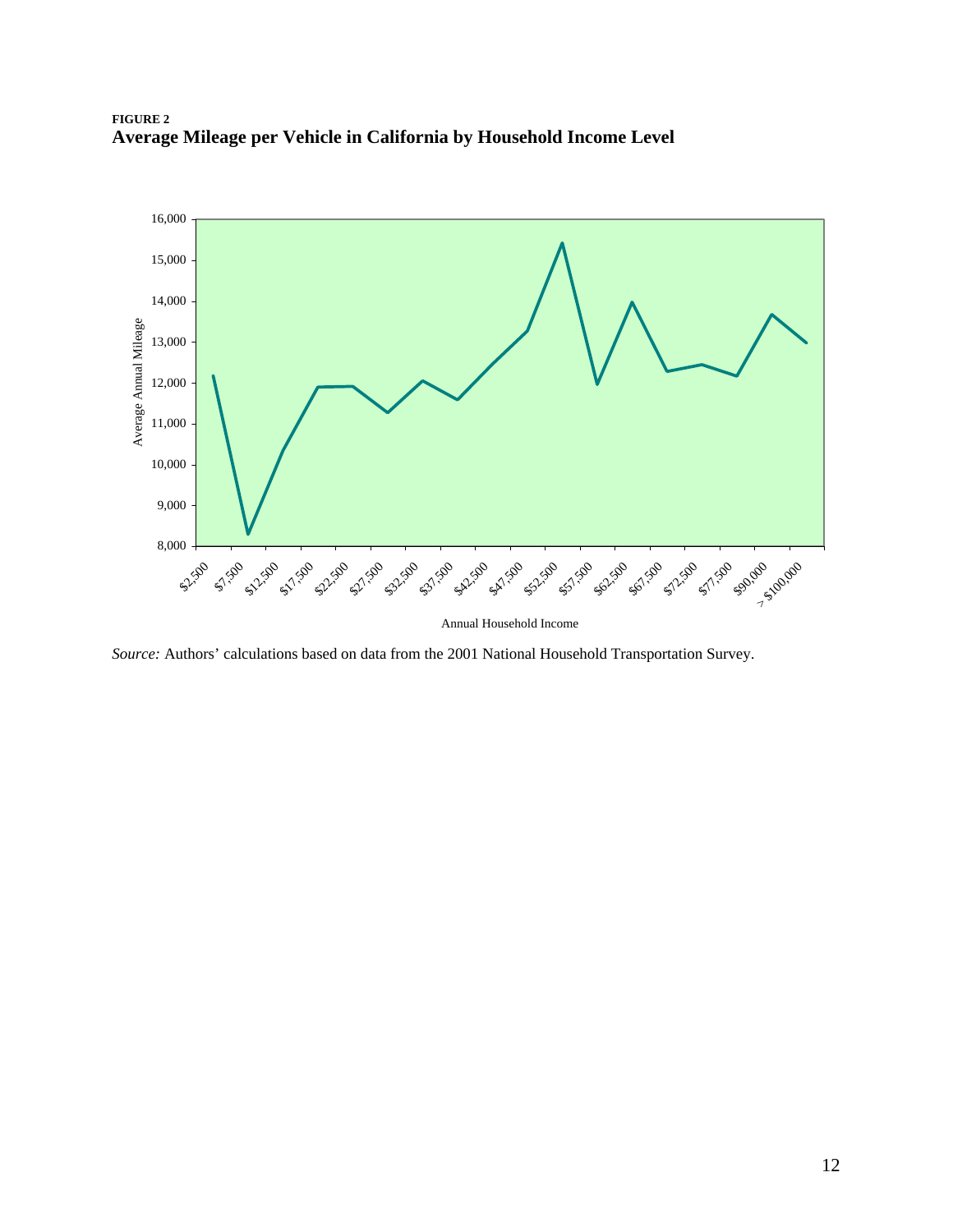

## **FIGURE 3 Estimated Household Savings from PAYD in California, by Annual Household Income**

Annual household income

*Source:* Authors' calculations.

*Note:* Savings in 2007 dollars but household income groups in 2001 dollars. Savings are deflated to 2001 dollars to calculate percentage of 2001 income levels.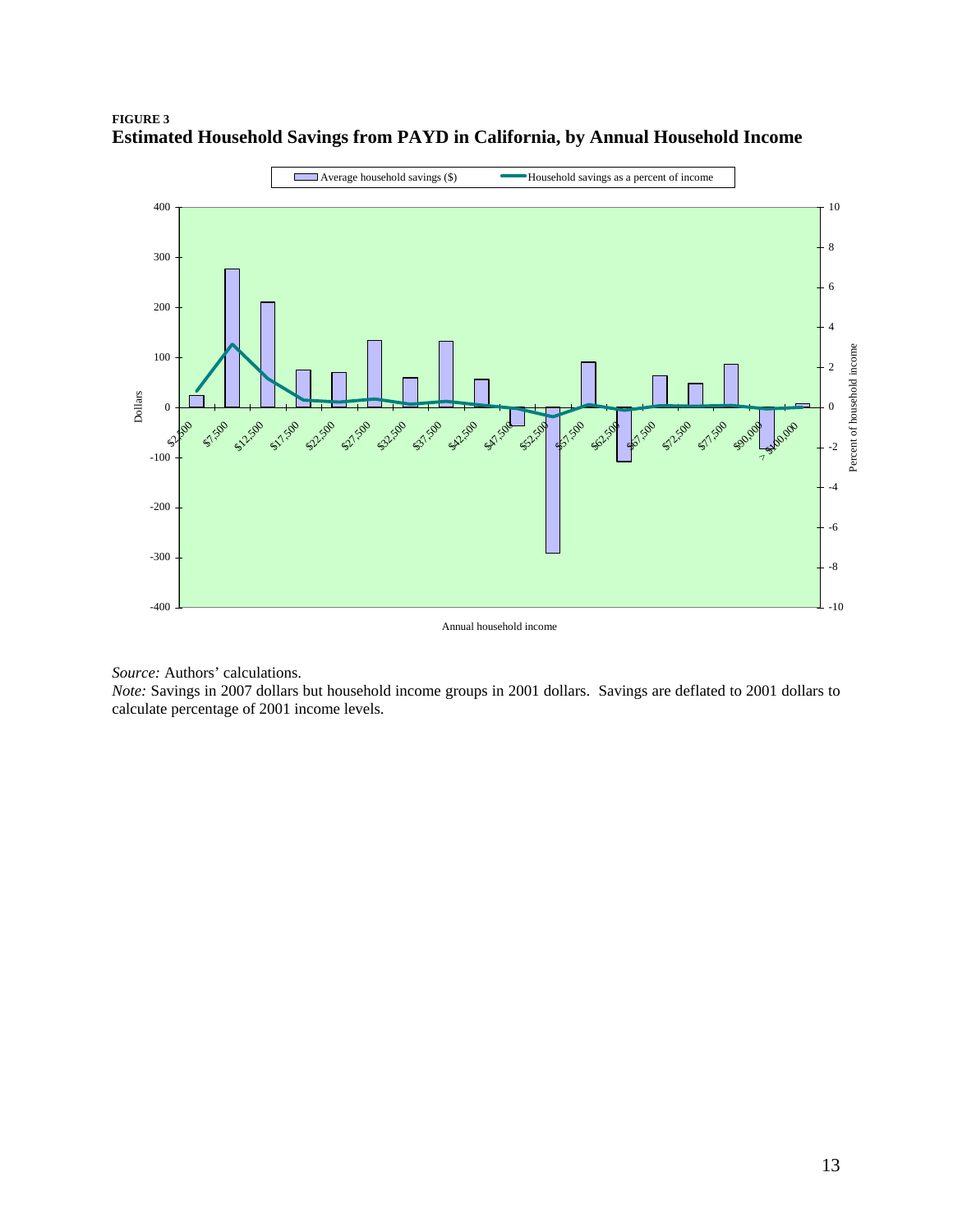## **FIGURE 4 Proportion of Households in California Saving Money with PAYD, by Annual Household Income**



*Source:* Authors' calculations.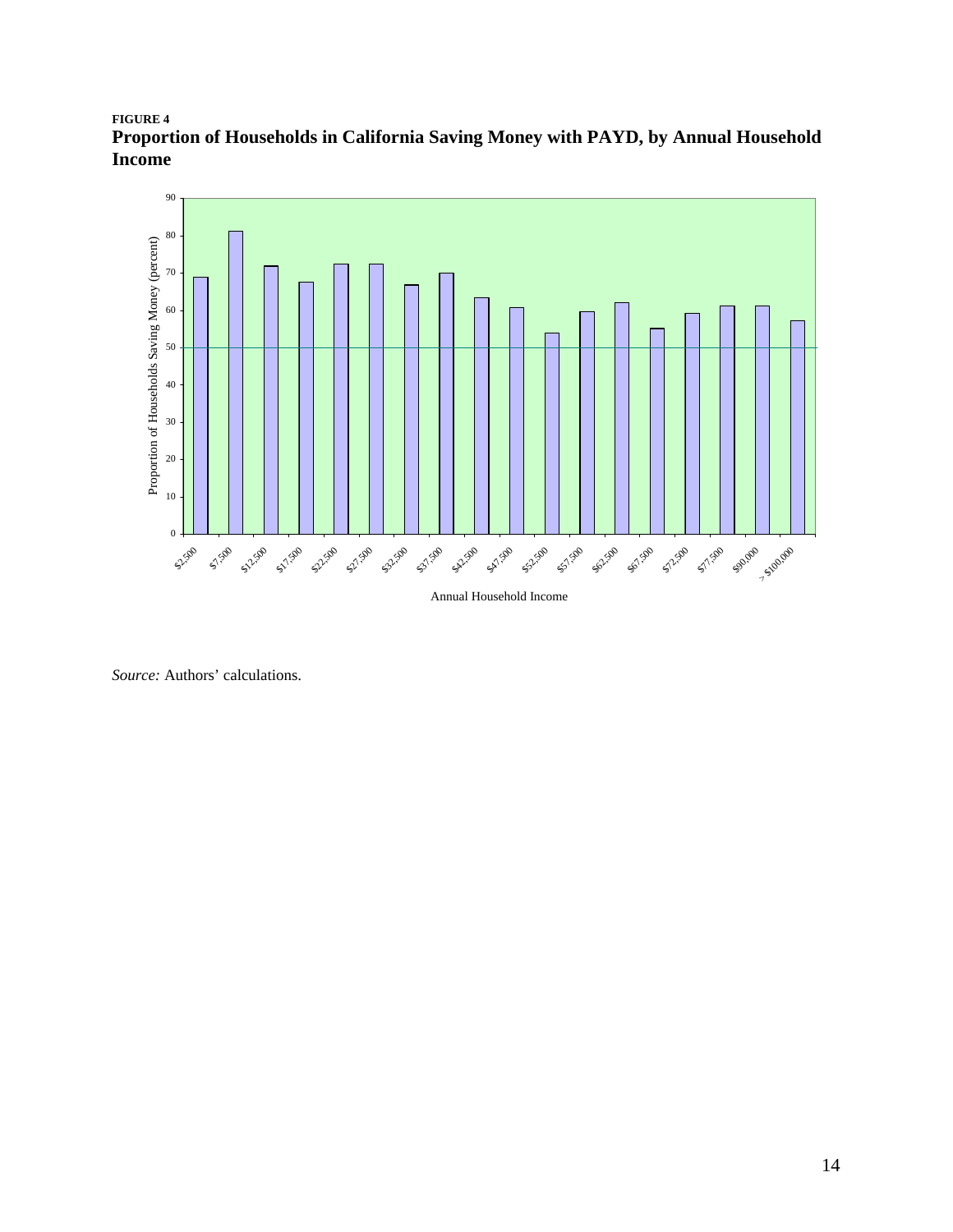**FIGURE 5 Impact of PAYD in California by Race** 



*Source:* Authors' calculations. Race is self-identified by the household respondent in the 2001 National Household Transportation Survey.

#### **TABLE 7 Households with Light-Duty Vehicles in California Saving Money with PAYD, by Urban and Rural Area**

|                  | <b>Percent who save</b> |
|------------------|-------------------------|
| Urban households | 64.2%                   |
| Rural households | 62.4%                   |

*Source:* Authors' calculations.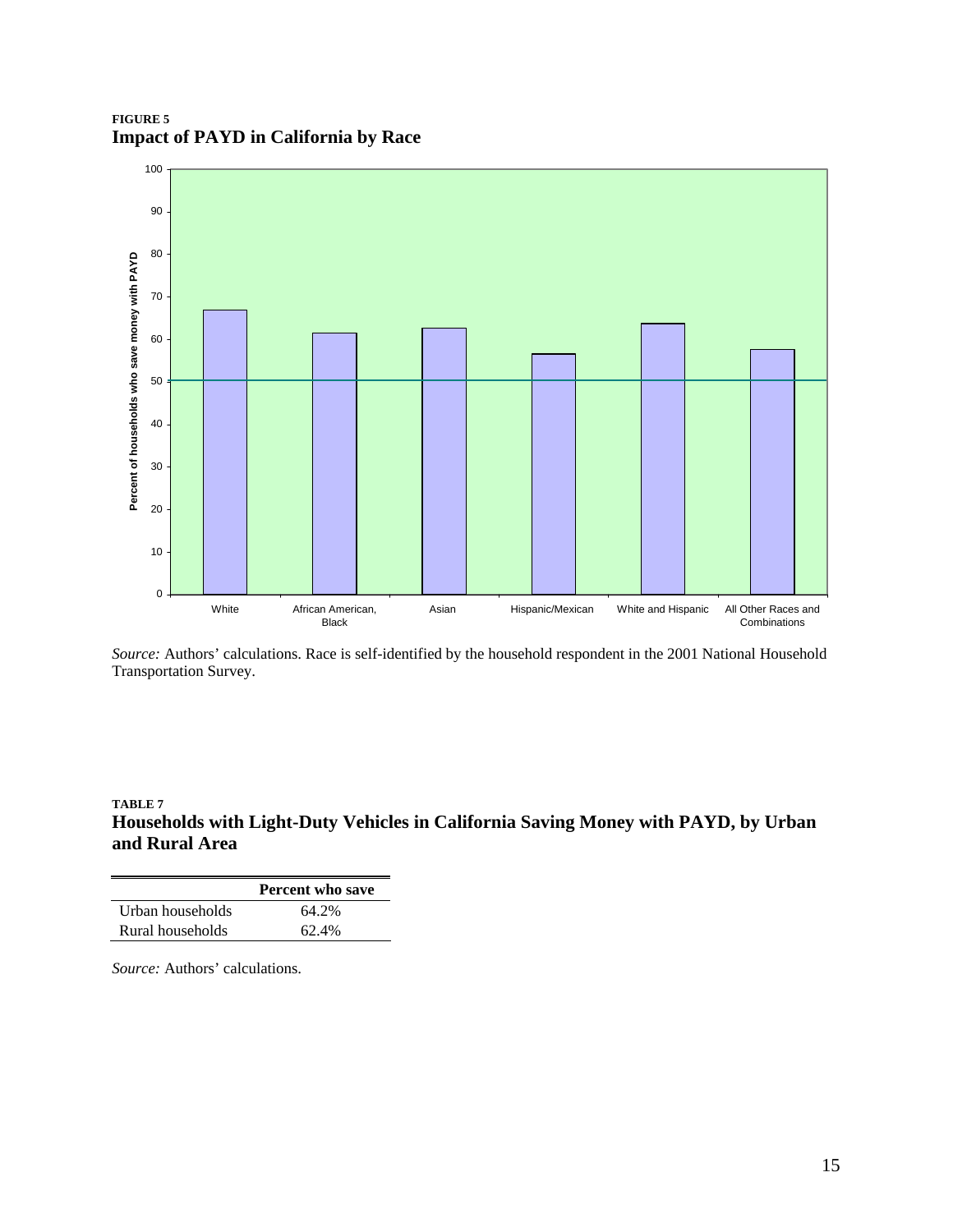## **5. Conclusion**

As record-high gas prices squeeze Californians, PAYD could offset some of that pain by reducing the costs of driving for two-thirds of households. It is also more equitable because lowmileage drivers would stop subsidizing the accident costs of high-mileage drivers, and lowincome families drive fewer miles on average. At the same time, as California struggles to combat climate change, congestion and related problems, PAYD would create an incentive to reduce driving, making significant progress in addressing these and other driving-related harms. In short, PAYD represents a win-win policy. What is good for drivers, in this case, is also good for society.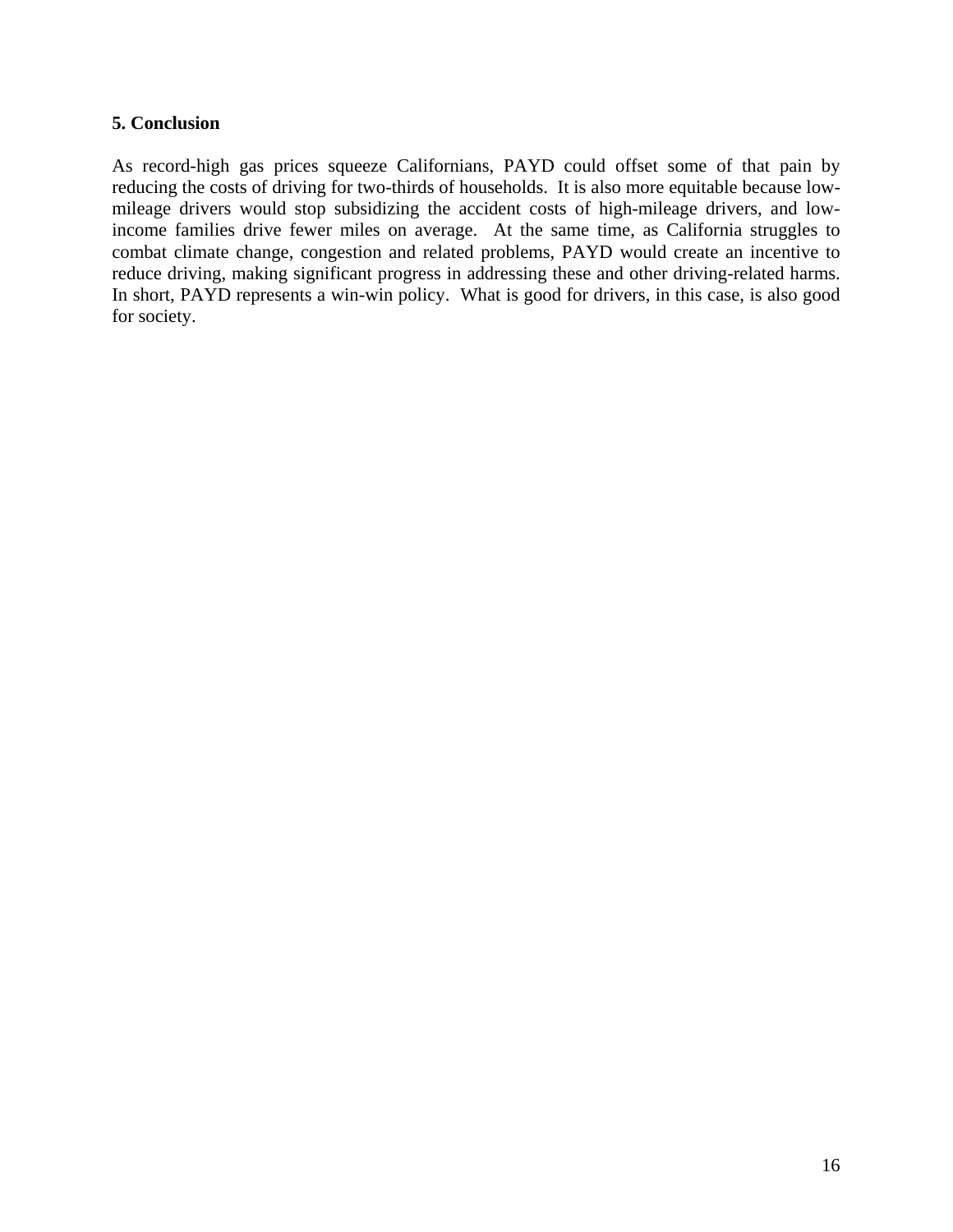#### **References**

- Bordoff, Jason E. and Pascal J. Noel. 2008. "Pay-As-You-Drive Auto Insurance: A Simple Way to Reduce Driving-Related Harms and Increase Equity." *Hamilton Project Discussion Paper 2008-09*. The Hamilton Project. Washington, D.C. July.
- Brinkman, Norman, Michael Wang, Trudy Weber, and Thomas Darlington. 2005. "Well-to-Wheels Analysis of Advanced Fuel/Vehicle Systems: A North American Study of Energy Use, Greenhouse Gas Emissions, and Criteria Pollutant Emissions." General Motors Corporation, Argonne National Laboratory, and Air Improvement Resources, Inc. (May).
- California Air Resources Board (CARB). 2008. "Climate Change Draft Scoring Plan." June 2008 Discussion Draft.
- California Energy Commission. 2007. "Transportation Energy Forecasts for the 2007 Integrated Energy Policy Report." State of California Energy Commission. September.
- Cambridge Systematics, Inc. 2006. "Mileage-Based User Fee Demonstration Project: Potential Public Policy Implications of Pay-As-You-Drive Leasing and Insurance Products." Prepared for Minnesota Department of Transportation, Cambridge, MA (March).
- Delucchi, Mark A., and James Murphy. 2008. "U.S. Military Expenditures to Protect the Use of Persian Gulf Oil for Motor Vehicles." Report #15 in the Series: The Annualized Social Cost of Motor-Vehicle Use in the United States, based on 1990–91 Data. *Energy Policy* 36 (6).
- Edlin, Aaron S. 2003. "Per Mile Premiums for Auto Insurance." In *Economics for an Imperfect World: Essays In Honor of Joseph Stiglitz,* ed. Richard Arnott, Bruce Greenwald, Ravi Kanbur, and Barry Nalebuff. Cambridge: MIT Press.
- Edlin, Aaron S., and Pinar Karaca-Mandic. 2006. "The Accident Externality from Driving." *Journal of Political Economy* 114 (5): 931–55.
- Fischer, Carolyn, Winston Harrington, and Ian W. H. Parry. 2007. "Should Automobile Fuel Economy Standards be Tightened?" *The Energy Journal* 28 (4): 1–29.
- Intergovernmental Panel on Climate Change (IPCC). 2007. "Contribution of Working Group II to the Fourth Assessment Report." IPCC, Geneva.
- Leiby, Paul N. 2007. "Estimating the Energy Security Benefits of Reduced U.S. Oil Imports." Prepared by Oak Ridge National Laboratory for the U.S. Department of Energy, Oak Ridge, TN (February 28).
- Metcalf, Gilbert. 2007. "A Proposal for a U.S. Carbon Tax Swap: An Equitable Tax Reform to Address Global Climate Change." DP 2007-12, The Hamilton Project, Washington, DC.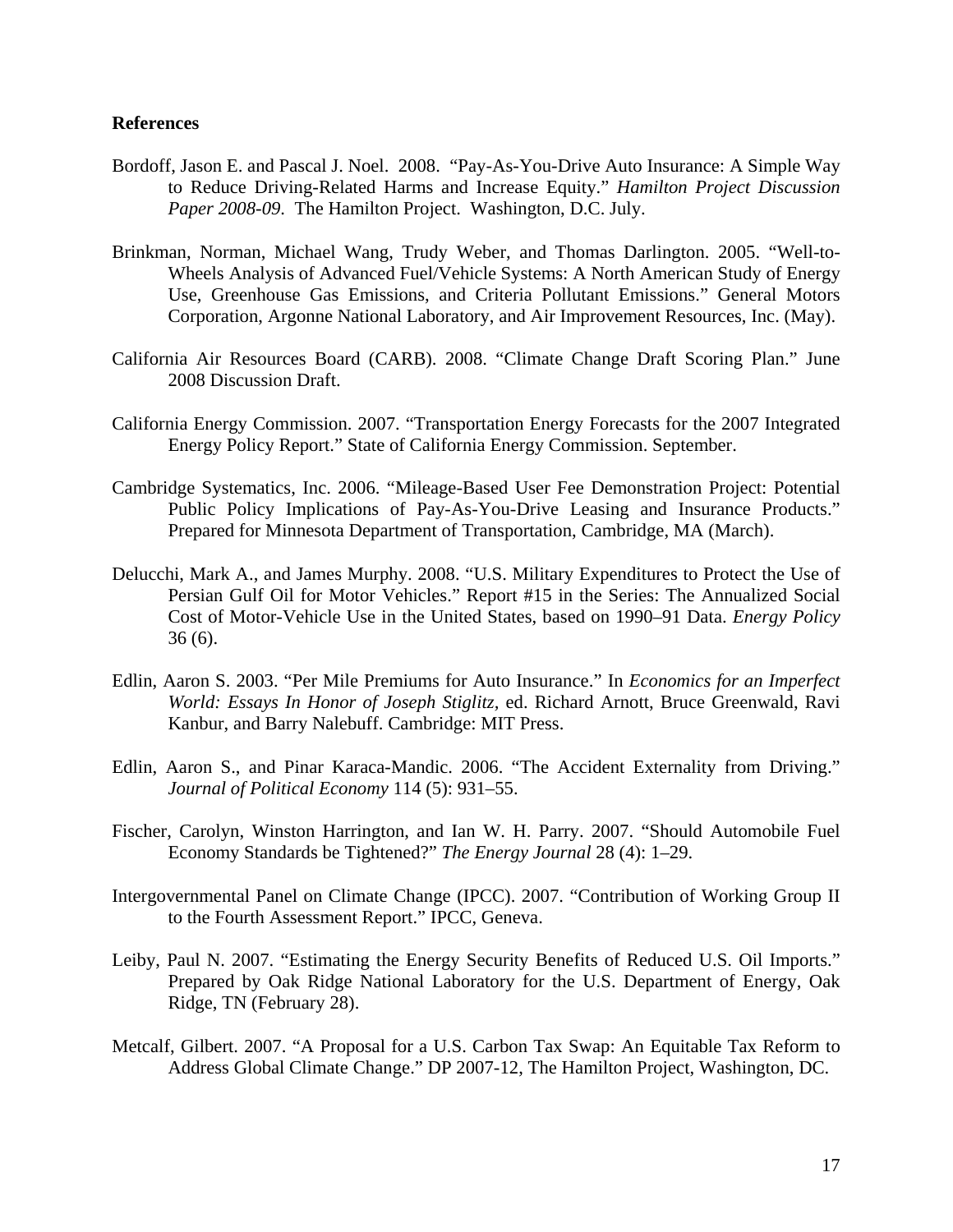- National Association of Insurance Commissioners (NAIC). 2007. "2004/2005 Auto Insurance Database Report." NAIC, Kansas City, MO
- National Highway Traffic Safety Administration (NHTSA). 2002. "The Economic Impact of Motor Vehicle Crashes 2000." NHTSA, U.S. Department of Transportation, Washington, DC.
- Newbury, David M. 2005. "Why Tax Energy? Towards a More Rational Policy." *The Energy Journal* 26 (3).
- Parry, Ian W. H. 2005. "Is Pay-as-You-Drive Insurance a Better Way to Reduce Gasoline Than Gasoline Taxes?" *AEA Papers and Proceedings* 95 (2): 287–93 (May).
- Progressive County Mutual Insurance Company. 2007. "Pay As You Drive (PAYD) Insurance Pilot Program Phase 2 Mid-Course Project Report." Progressive, Mayfield, OH (March).
- Stavins, Robert N. 2007. "A U.S. Cap-and-Trade System to Address Global Climate Change." DP 2007-13, The Hamilton Project, Washington, DC.
- U.S. Department of Transportation (DOT), Federal Highway Administration (FHWA). 2006. "Highway Statistics." Federal Highway Administration, DOT, Washington, DC.

## **Acknowledgements**

We gratefully acknowledge helpful comments and suggestions from Mark Brucker, Manasi Deshpande, Justin Horner, Todd Litman, Ed Pike, and Michael Replogle.